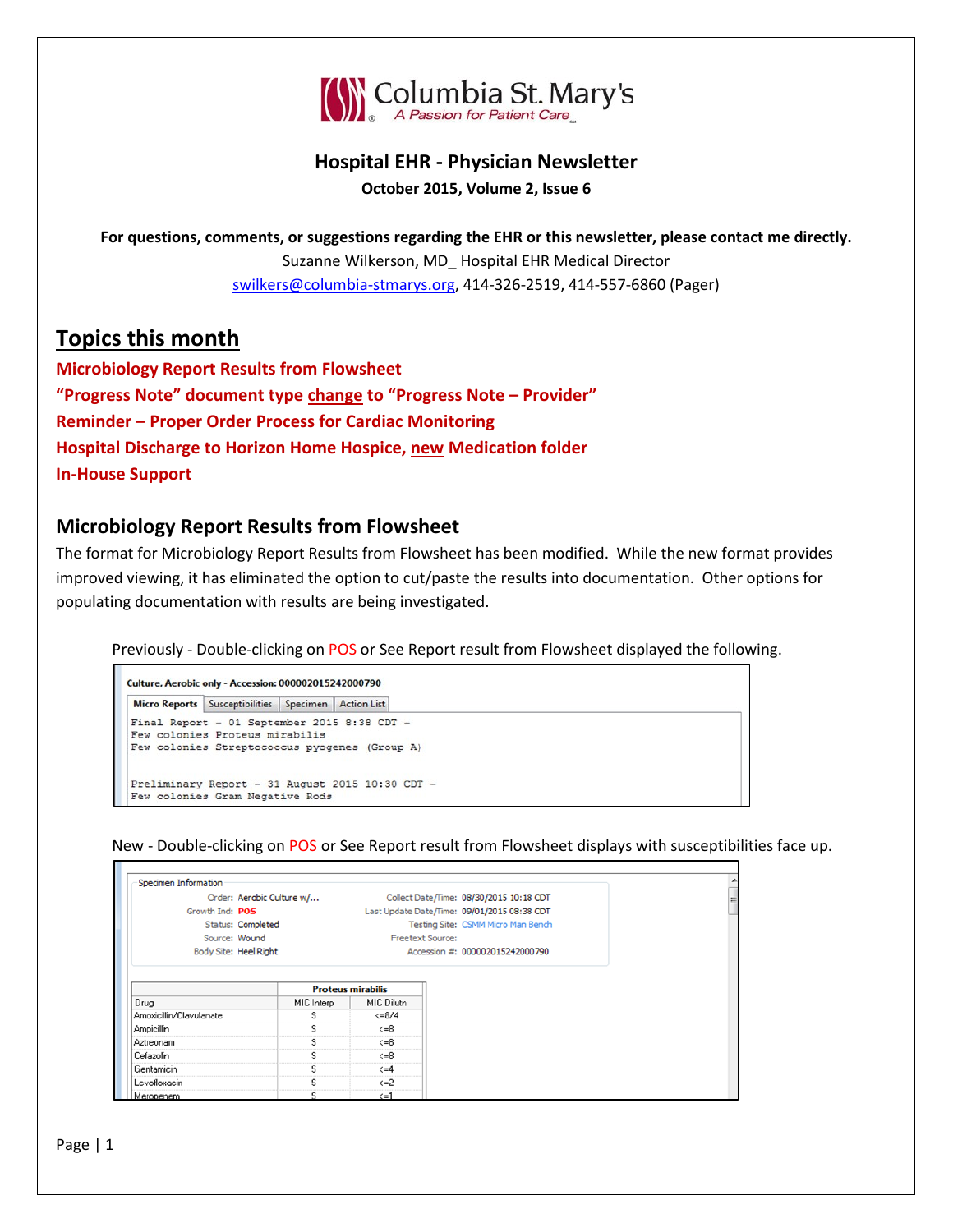# **"Progress Note" document type change to "Progress Note – Provider"**

The "Progress Note" document type is meant for use by Physicians and Advanced Care Practitioners only. There have been some incidents of inadvertent use of this document type by nursing and other clinical staff. This misuse has caused confusion as it relates to our Computer Assisted Coding software. Thus, **starting 10.14.15, "Progress Note" will be renamed "Progress Note – Provider," hopefully** limiting some of the confusion. This change will be retroactive to all past documents.

## **Reminder – Proper Order Process for Cardiac Monitoring**

Patients requiring telemetry monitoring must have an order for telemetry. Stating "tele" on the admission order is not sufficient.

All admission PowerPlans have a telemetry order that can be checked if needed. The order is also available with search.

| Search: tele          |           |  |  | Starts with $\left \bullet\right $   Advanced Options $\left \bullet\right $ Type |  |  |  |  |
|-----------------------|-----------|--|--|-----------------------------------------------------------------------------------|--|--|--|--|
| <b>面价☆ 面脑 Folder:</b> |           |  |  | Search within: All                                                                |  |  |  |  |
|                       | Telemetry |  |  |                                                                                   |  |  |  |  |

### **Hospital Discharge to Horizon Home Hospice, new Medication folder**

To assist with safe and efficient discharges from the hospital for Horizon Home Hospice patients, a quick pick folder has been created for discharge medications. The folder will be made available the week of October 12<sup>th</sup>. Refer to the attached job aide for further details.

#### **In-House Support**

In-house support is available Monday through Friday from 8am to 4pm on both Ozaukee and Milwaukee campuses. To contact a support team member, dial Vocera and request "**EHR support."** Vocera numbers vary by campus. **Ozaukee Vocera Phone: 262-243-6707 Milwaukee Vocera Phone: 414-585-1995**

**For urgent/emergent EHR technical assistance outside of the above hours, contact the Help Desk at 414-326-2400. When asked for an extension, choose "7" for expedited transfer to a service desk analyst.**